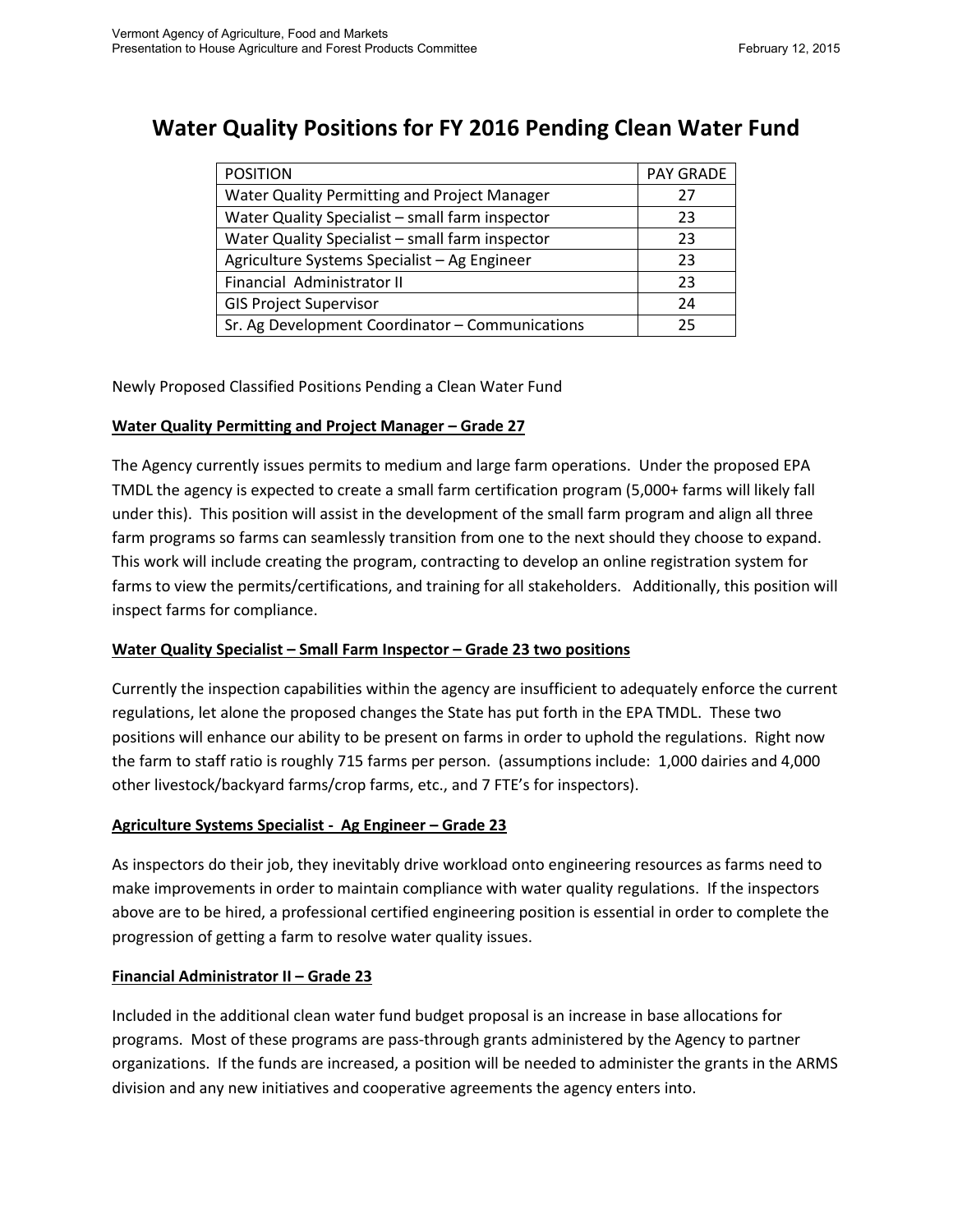#### **GIS Project Supervisor – Grade 24**

As the Agency performs all of the work in the TMDL, there is a need to show accountability of the progress made. Showing maps is one of the most effective ways to present this information to the public, especially in a natural resource field such as agriculture which is land based. Additionally, the ARM division is about to embark on a new water quality database that will track all of the permitting efforts and this position will ensure a linkage in the permit mapping as well so internal resources can be more efficient in the enforcement process by knowing where farms are situated and the resources they have at their disposal (i.e. Additional manure pits so we don't have to issue them a spreading exemption in the winter which improves water quality or an understanding of who owns land when a complaint comes in and a more immediate ability to contact the farmer to resolve the issue).

#### **Senior Ag Development Coordinator – Communications and Marketing – Grade 25**

As the Agency increases its presence in water quality regulations and work with famers, communication of efforts as well as a marketing assistance program will become paramount. This position will work with the Water Quality Specialists, Water Quality Permitting and Project Manager and Ag Resource Management Assistant Director to provide current information on water quality efforts, enforcement actions and programs that can assist farmers to meet water quality goals of the state.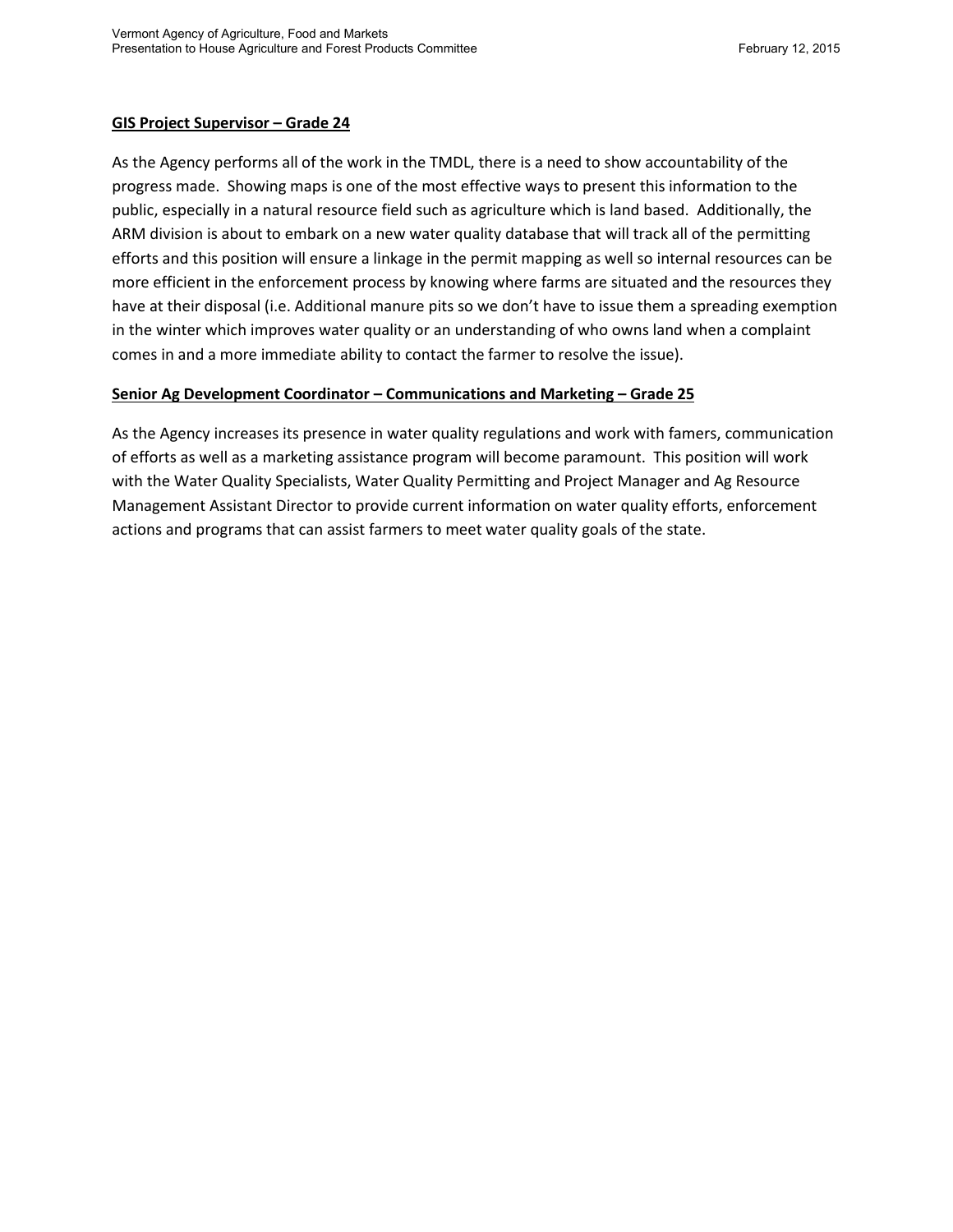#### **TMDL Funding – Fertilizer fee and Impervious surface fee**

| Fertilizer Fee                          | Staff and operating       | Grants                                | TOTAL       |
|-----------------------------------------|---------------------------|---------------------------------------|-------------|
| $$30/ton = $1.2$ million estimated into | $$952,000 - 7$ positions, | $$248,000$ – grants to assist farmers | \$1,200,000 |
| Special Fund in Agriculture             | benefits, travel, fleet,  | to meet WQ requirements               |             |
|                                         | computers, phones etc.    |                                       |             |
| Clean Water Fund - impervious surface   |                           | \$642,000 estimated to ag for water   | \$642,000   |
| impact payment - special fund in        |                           | quality grants                        |             |
| administration                          |                           |                                       |             |
| <b>TOTAL</b>                            | \$952,000                 | \$890,000                             | \$1,842,000 |

#### **Agency of Agriculture Budget for Water Quality - requested**

| Category              | General Fund   | Special Fund        | Inter-           | <b>Federal Funds</b>     | Capital Funds   | <b>TOTAL</b> |
|-----------------------|----------------|---------------------|------------------|--------------------------|-----------------|--------------|
|                       |                |                     | Departmental     |                          |                 |              |
|                       |                |                     | Transfer         |                          |                 |              |
| Staff Salary,         | \$711,463      | \$428734 - Feed,    | $$109,745 - 319$ | \$61,218                 |                 | \$2,454,688  |
| Benefits and          |                | seed and fertilizer | Funds from DEC   |                          |                 |              |
| operating - current   |                | and pesticide       |                  |                          |                 |              |
| $12 -$ requesting     |                | program fees        |                  |                          |                 |              |
| funding for $1 = 13$  |                |                     |                  |                          |                 |              |
| <b>Other Personal</b> | \$69,700       | $$86,506 - Feed,$   |                  | \$80,000                 |                 | \$236,206    |
| Services-             |                | Seed and Fertilizer |                  |                          |                 |              |
| insurance and         |                | and pesticide fees  |                  |                          |                 |              |
| contracts             |                | and special grant   |                  |                          |                 |              |
|                       |                | (NEIWPCC)           |                  |                          |                 |              |
| Grants                | \$569,544 NMP, |                     | $$40,423 - 319$  | $$453,113-$              | \$1,400,000 BMP | \$2,463,080  |
|                       | FAP, NRCC      |                     | Funds from DEC   | Certainty                |                 |              |
|                       |                |                     |                  | Enhancement,             |                 |              |
|                       |                |                     |                  | <b>NRCS CIG National</b> |                 |              |
|                       |                |                     |                  | and State                |                 |              |
| <b>TOTAL</b>          | \$1,350,707    | \$<br>515,240       | \$.<br>150,168   | \$<br>594,331            | \$1,400,000     | \$4,010,446  |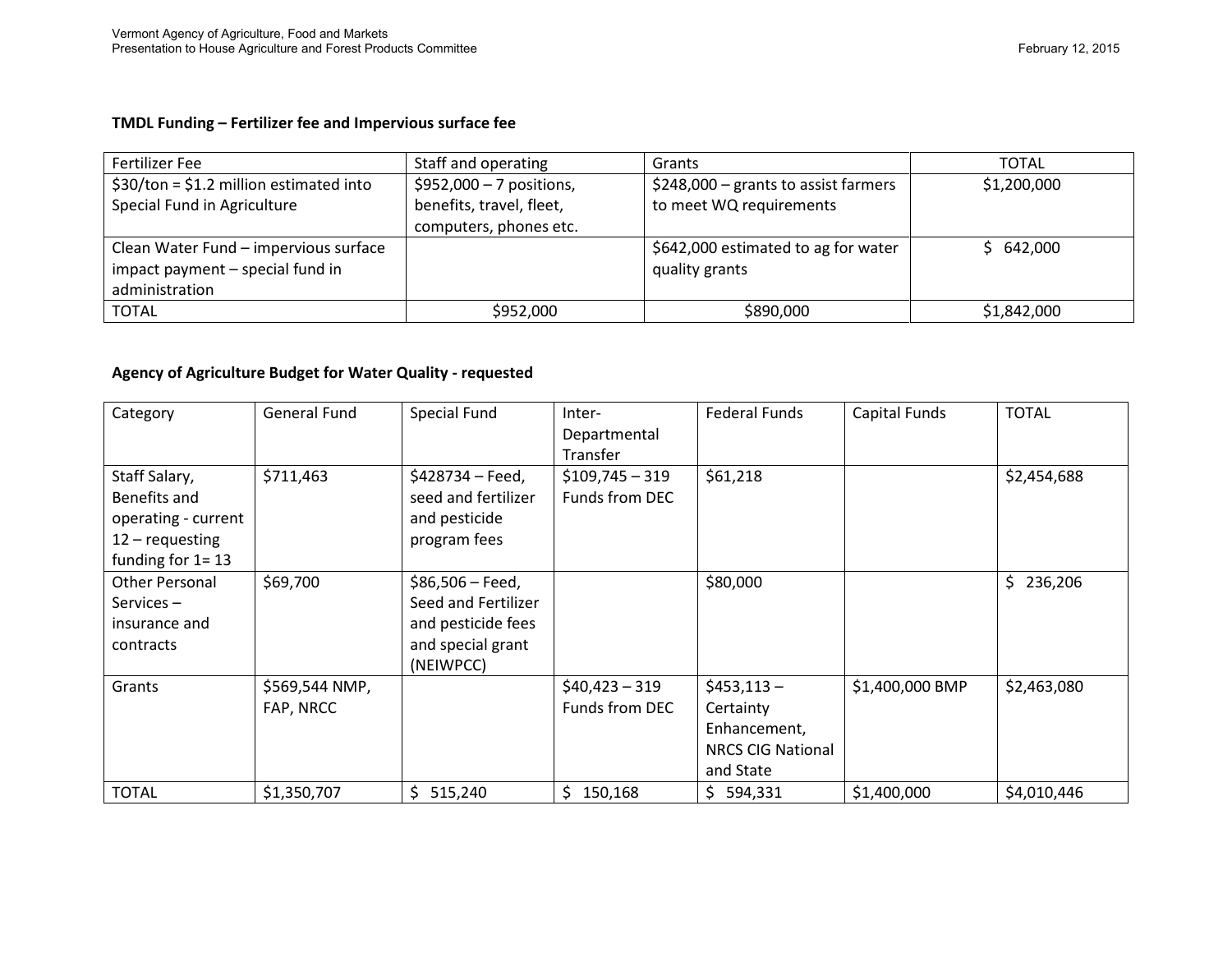# **USDA NRCS/Vermont State Funding Summary January, 2015**

| <b>Lake Champlain Funding</b> | Lake Champlain Initiative              | RCPP National - Lake Champlain - Ag,           | <b>RCPP State - Nutrient</b>     | <b>CT River RCPP</b>     | <b>Remainder of State</b>   |
|-------------------------------|----------------------------------------|------------------------------------------------|----------------------------------|--------------------------|-----------------------------|
| <b>Sources</b>                | <b>Announced by Vilsack</b>            | <b>Forestry, Conservation Easements and</b>    | <b>Management Planning</b>       |                          |                             |
|                               |                                        | <b>Wetlands Restoration</b>                    |                                  |                          |                             |
| <b>Lead Project Partner</b>   | Funded through NRCS Programs           | Vermont Agency of Agriculture and Agency of    | Vermont Association of           | <b>CT Conservation</b>   | <b>NRCS &amp; VAAFM</b>     |
|                               | using typical process in consultation  | <b>Natural Resources</b>                       | <b>Conservation Districts</b>    | <b>Districts</b>         |                             |
|                               | with State Technical Committee         |                                                |                                  |                          |                             |
| <b>Total Funds Available</b>  | \$45 Million over five years           | \$16 Million (FA and TA)                       | \$710,980 - 800,000 (FA and TA)  | \$10 M over five         | Approx. \$2.4M/year NRCS    |
|                               | all FA directly to farmers             | Note: 10% of the EQIP funds will be targeted   |                                  | years - TBD how          | \$1.9M/year VAAFM           |
|                               |                                        | to New York                                    |                                  | much in VT               |                             |
| <b>Time Frame</b>             | FY 2015 - 2019                         | FY 2015 - 2019                                 | FY 2015 - 2018                   | FY 2015-2019             | <b>Base Funding-Ongoing</b> |
| <b>Programs</b>               | EQIP only - \$9M/year solely for       | $EQIP - 1.5M/year$                             | EQIP - about \$175,000/yr        | <b>EQIP and ACEP-ALE</b> | EQIP, ACEP-ALE, ACEP-       |
|                               | Lake Champlain Basin                   | ACEP-ALE - 750,000 - \$1M/year                 |                                  |                          | WRE, BMP, FAP, NMP          |
|                               |                                        | ACEP- WRE - 250,000/year                       |                                  |                          |                             |
| <b>Primary Practices</b>      | All water quality practices including  | Cropland - All Agronomic Practices, with       | Collection of Data Needed to     | <b>TBD</b>               | All water quality and       |
|                               | waste management, infrastructure,      | limited focus on Farmsteads; Feed              | Develop Land Treatment and       |                          | conservation practices      |
|                               | field agronomic practices, forestry,   | Management; Forestry - Forest Trails and       | <b>Nutrient Management Plans</b> |                          |                             |
|                               | and wetlands                           | Landings, Stream Crossings, Skidder Bridges    |                                  |                          |                             |
| <b>Restrictions</b>           |                                        | Funds cannot be used for admin or outreach     |                                  |                          |                             |
|                               |                                        | Requires substantial match including:          |                                  |                          |                             |
|                               |                                        | $VHCB - $840,000/year$                         |                                  |                          |                             |
|                               |                                        | DEC - \$389,500/year (staff, lab, wetlands     |                                  |                          |                             |
|                               |                                        | contractor)                                    |                                  |                          |                             |
|                               |                                        | AAFM - \$1,998,294/year (staff, FAP, BMP \$)   |                                  |                          |                             |
| <b>Priority Locations</b>     | FY 2015 - basin wide, but with         | Small Farms in the Missisquoi Bay, St. Albans  | Lake Champlain, with an option   | <b>TBD</b>               | Statewide                   |
|                               | priorities for Missisquoi, St. Albans  | Bay, and South Lake watersheds (both VT and    | to expand beyond the             |                          |                             |
|                               | Bay, and South Lake                    | NY); Critical Source Areas will prioritized in | watershed                        |                          |                             |
|                               | FY 2016 - basin wide, but will         | those three priority basins                    | Small farm nutrient              |                          |                             |
|                               | prioritize Rock River, Lake            | Feed Management, forestry and wetlands         | management planning in           |                          |                             |
|                               | Carmi/Pike River, St. Albans Bay,      | restoration - basin wide,                      | coordination with UVM            |                          |                             |
|                               | and Mackenzie Brook                    | Land Conservation - Lake Champlain basin       | Extension NMP development        |                          |                             |
|                               | Future will coordinate with DEC        |                                                | class.                           |                          |                             |
|                               | <b>Tactical Basin Planning process</b> |                                                |                                  |                          |                             |